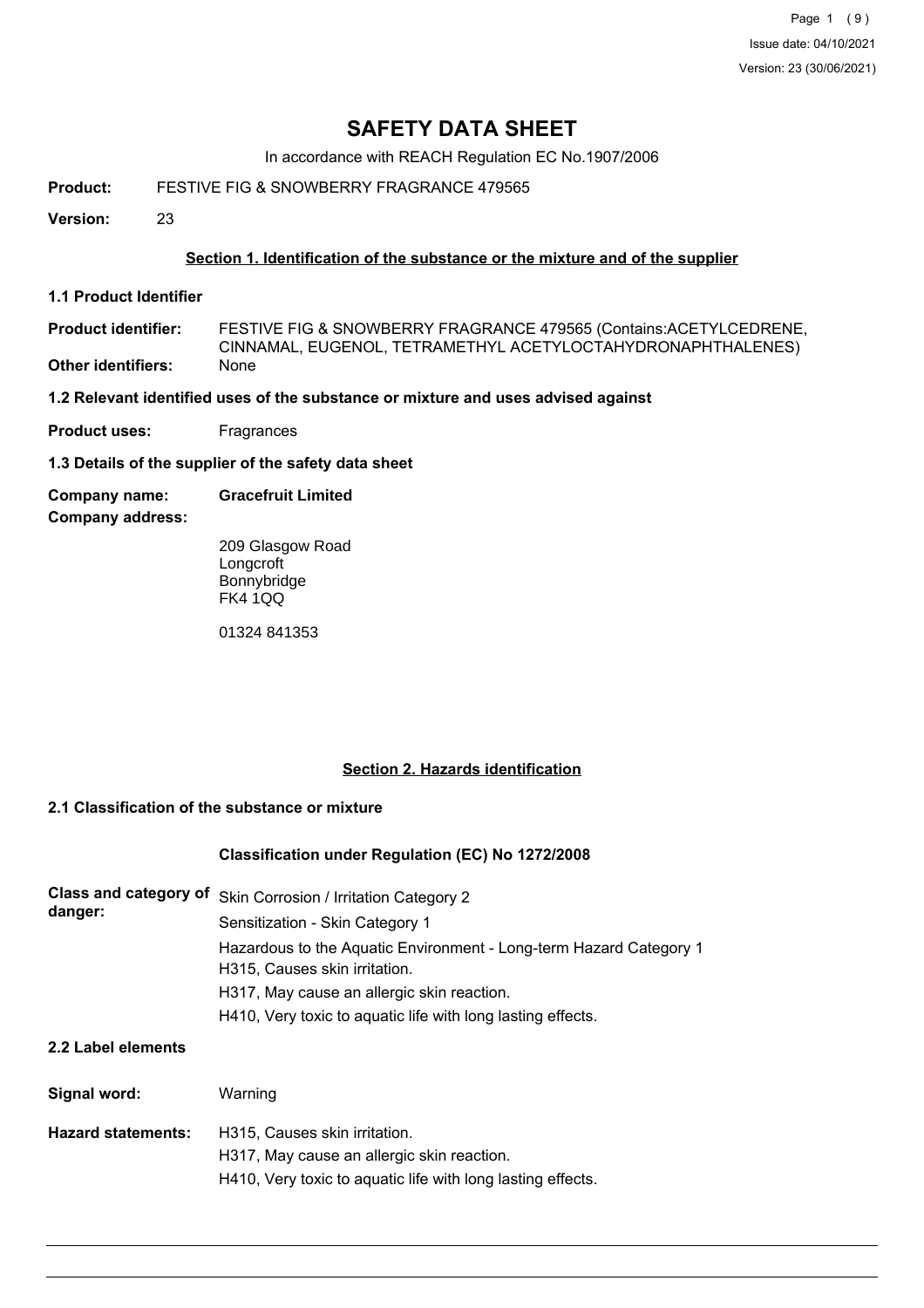In accordance with REACH Regulation EC No.1907/2006

| <b>Product:</b>              | FESTIVE FIG & SNOWBERRY FRAGRANCE 479565                                                                                                                                                                                                                                                                                                                                                                                                                                                                                                                                                                                                                 |
|------------------------------|----------------------------------------------------------------------------------------------------------------------------------------------------------------------------------------------------------------------------------------------------------------------------------------------------------------------------------------------------------------------------------------------------------------------------------------------------------------------------------------------------------------------------------------------------------------------------------------------------------------------------------------------------------|
| Version:                     | 23                                                                                                                                                                                                                                                                                                                                                                                                                                                                                                                                                                                                                                                       |
| Supplemental<br>Information: | EUH208, Contains (E)-1-(2,6,6-TRIMETHYL-1,3-CYCLOHEXADIEN-1-YL)-2-BUTEN-1-ONE,<br>ALPHA-ISOMETHYL IONONE, COUMARIN, DELTA-DAMASCONE, ETHYL<br>METHYLPHENYLGLYCIDATE, HELIOTROPINE, METHYL CINNAMATE, METHYLCINNAMIC<br>ALDEHYDE. May produce an allergic reaction.                                                                                                                                                                                                                                                                                                                                                                                       |
| Precautionary<br>statements: | P261, Avoid breathing vapour or dust.<br>P264, Wash hands and other contacted skin thoroughly after handling.<br>P272, Contaminated work clothing should not be allowed out of the workplace.<br>P273, Avoid release to the environment.<br>P280, Wear protective gloves/eye protection/face protection.<br>P302/352, IF ON SKIN: Wash with plenty of soap and water.<br>P333/313, If skin irritation or rash occurs: Get medical advice/attention.<br>P362, Take off contaminated clothing and wash before reuse.<br>P391, Collect spillage.<br>P501, Dispose of contents/container to approved disposal site, in accordance with local<br>regulations. |
| Pictograms:                  |                                                                                                                                                                                                                                                                                                                                                                                                                                                                                                                                                                                                                                                          |
| <b>Other hazards:</b>        | Hydrocarbon Concentration %:<br>1.888%                                                                                                                                                                                                                                                                                                                                                                                                                                                                                                                                                                                                                   |

# **Section 3. Composition / information on ingredients**

# **3.2 Mixtures**

# **Contains:**

| <b>Name</b>                                                                | <b>CAS</b>                | <b>EC</b>                                           | <b>REACH Registration</b><br>No. | %        | <b>Classification for</b><br>(CLP) 1272/2008          |
|----------------------------------------------------------------------------|---------------------------|-----------------------------------------------------|----------------------------------|----------|-------------------------------------------------------|
| <b>ITETRAMETHYL</b><br>IACETYLOCTAHYDRON68155-66-8.<br><b>IAPHTHALENES</b> | 54464-57-2,<br>68155-67-9 | 259-174-3.<br>268-978-3.<br>268-979-9.<br>915-730-3 | 01-2119489989-04-xxxx            | 20-<50%  | SCI 2-SS 1B-EH C1;<br>H315-H317-H410.-                |
| <b>IACETYLCEDRENE</b>                                                      | 32388-55-9                | 251-020-3                                           |                                  | 1-<5%    | SS 1B-EH A1-EH C1:<br>H317-H410.-                     |
| <b>IEUGENOL</b>                                                            | 97-53-0                   | 202-589-1                                           |                                  | 1-<5%    | EDI 2-SS 1B;H317-<br>H319.-                           |
| <b>IGAMMA</b><br><b>IUNDECALACTONE</b>                                     | 104-67-6                  | 203-225-4                                           |                                  | $1 - 5%$ | EH C3;H412,-                                          |
| <b>ICINNAMAL</b>                                                           | 104-55-2                  | 203-213-9                                           |                                  | $1 - 5%$ | ATD 4-SCI 2-EDI 2-SS<br>1A:H312-H315-H317-<br>IH319.- |
| <b>IMETHYLCINNAMIC</b><br><b>ALDEHYDE</b>                                  | 101-39-3                  | 202-938-8                                           |                                  | 1-<5%    | ISS 1B:H317.-                                         |
| <b>IBENZYL ALCOHOL</b>                                                     | 100-51-6                  | 202-859-9                                           | 01-2119492630-38-xxxx            | 1-<5%    | IATO 4-EDI 2:H302-<br>IH319.-                         |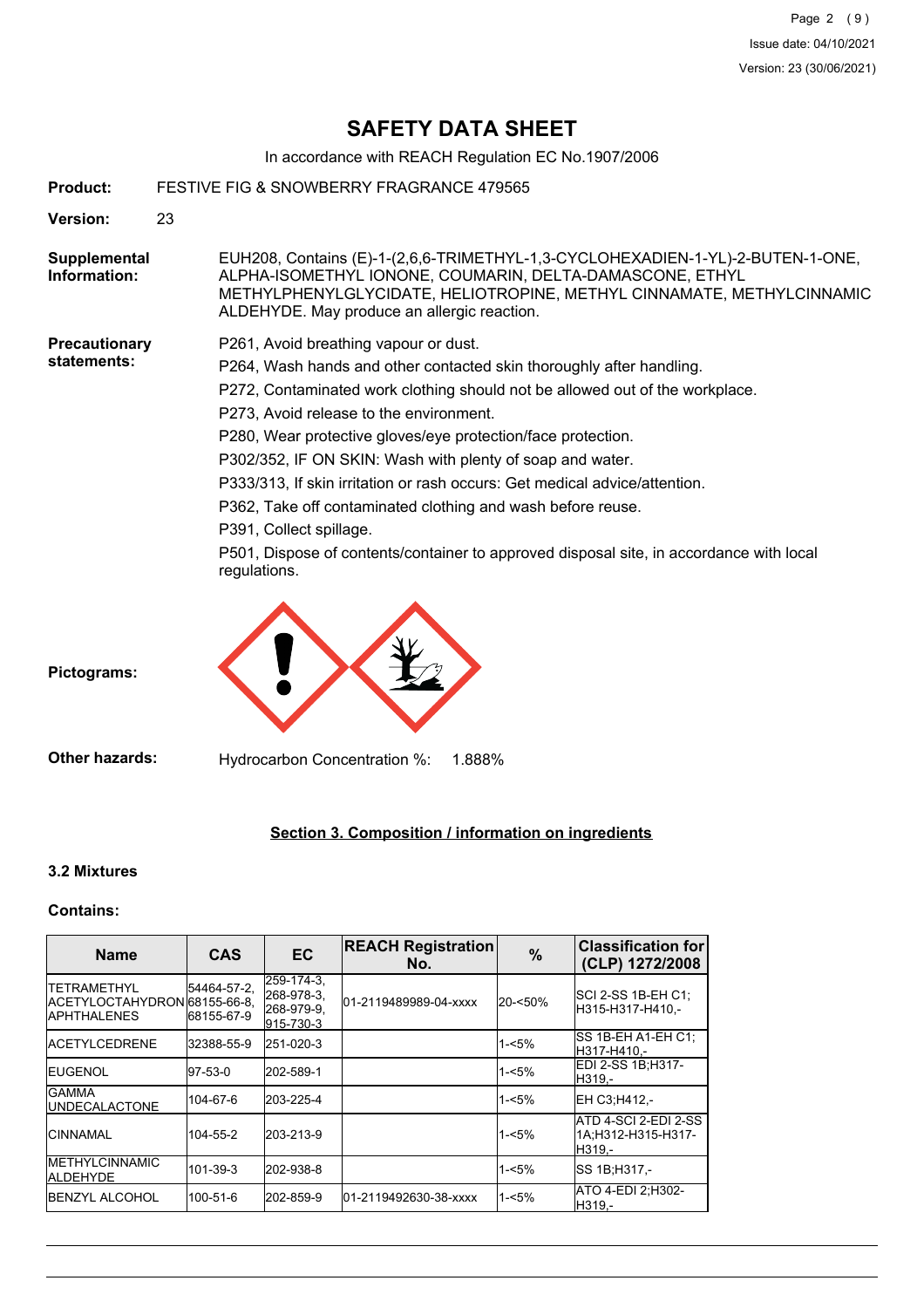Page 3 (9) Issue date: 04/10/2021 Version: 23 (30/06/2021)

# **SAFETY DATA SHEET**

In accordance with REACH Regulation EC No.1907/2006

## **Product:** FESTIVE FIG & SNOWBERRY FRAGRANCE 479565

#### **Version:** 23

| <b>ETHYL</b><br><b>TRIMETHYLCYCLOPE</b><br><b>INTENE BUTENOL</b>                                  | 106185-75-5, 701-122-3,<br>28219-61-6 | 248-908-8 | 01-2119529224-45-xxxx | $1 - 5%$    | EDI 2-EH C2;H319-<br>H411.-                                 |
|---------------------------------------------------------------------------------------------------|---------------------------------------|-----------|-----------------------|-------------|-------------------------------------------------------------|
| ALPHA-ISOMETHYL<br><b>IONONE</b>                                                                  | 127-51-5                              | 204-846-3 |                       | $1 - 5%$    | SS 1B-EH C2; H317-<br>H411,-                                |
| $[1,3,4,6,7,8-$<br><b>IHEXAHYDRO-</b><br>[4,6,6,7,8,8]<br><b>HEXAMETHYLINDENO</b><br>[5,6-C]PYRAN | 1222-05-5                             | 214-946-9 | 01-2119488227-29-xxxx | $1 - 5%$    | EH A1-EH C1;H410,-                                          |
| <b>IETHYL</b><br>METHYLPHENYLGLYC 77-83-8<br><b>IDATE</b>                                         |                                       | 201-061-8 |                       | $0.1 - 1\%$ | SS 1B-EH C2;H317-<br>H411.-                                 |
| <b>IMETHYL CINNAMATE</b>                                                                          | 103-26-4                              | 203-093-8 |                       | $0.1 - 1\%$ | SS 1B; H317,-                                               |
| <b>IALPHA-CEDRENE</b>                                                                             | 469-61-4                              | 207-418-4 |                       | $0.1 - 1%$  | AH 1-EH A1-EH C1:<br>H304-H410.-                            |
| <b>ICOUMARIN</b>                                                                                  | $91 - 64 - 5$                         | 202-086-7 |                       | $0.1 - 1\%$ | ATO 4-SS 1B;H302-<br>H317.-                                 |
| <b>IHELIOTROPINE</b>                                                                              | 120-57-0                              | 204-409-7 |                       | $0.1 - 1%$  | SS 1B; H317,-                                               |
| <b>IBETA CEDRENE</b>                                                                              | 546-28-1                              | 208-898-8 |                       | $0.1 - 1\%$ | AH 1-EH A1-EH C1;<br>H304-H410.-                            |
| <b>IDELTA-DAMASCONE</b>                                                                           | 57378-68-4                            | 260-709-8 |                       | $< 0.1\%$   | ATO 4-SCI 2-SS 1A-<br>EH A1-EH C1;H302-<br>H315-H317-H410.- |
| $(E)-1-(2,6,6-$<br>TRIMETHYL-1,3-<br>ICYCLOHEXADIEN-1-<br>YL)-2-BUTEN-1-ONE                       | 23726-93-4                            | 245-844-2 | 01-2120105798-49-xxxx | < 0.1%      | SCI 2-SS 1A-EH C2;<br>H315-H317-H411,-                      |

#### **Substances with Community workplace exposure limits:**

| <b>Name</b>               | <b>CAS</b> | -0<br>cv  | %       |
|---------------------------|------------|-----------|---------|
| <b>IDIETHYL PHTHALATE</b> | 84-66-2    | 201-550-6 | 20-<50% |

**Substances that are persistent, bioaccumulative and toxic or very persistent and very bioaccumulative, greater than 0.1%:**

Not Applicable

#### **Section 4. First-aid measures**

#### **4.1 Description of first aid measures**

IF ON SKIN: Wash with plenty of soap and water.

# **4.2 Most important symptoms and effects, both acute and delayed**

Causes skin irritation.

May cause an allergic skin reaction.

# **4.3 Indication of any immediate medical attention and special treatment needed**

None expected, see Section 4.1 for further information.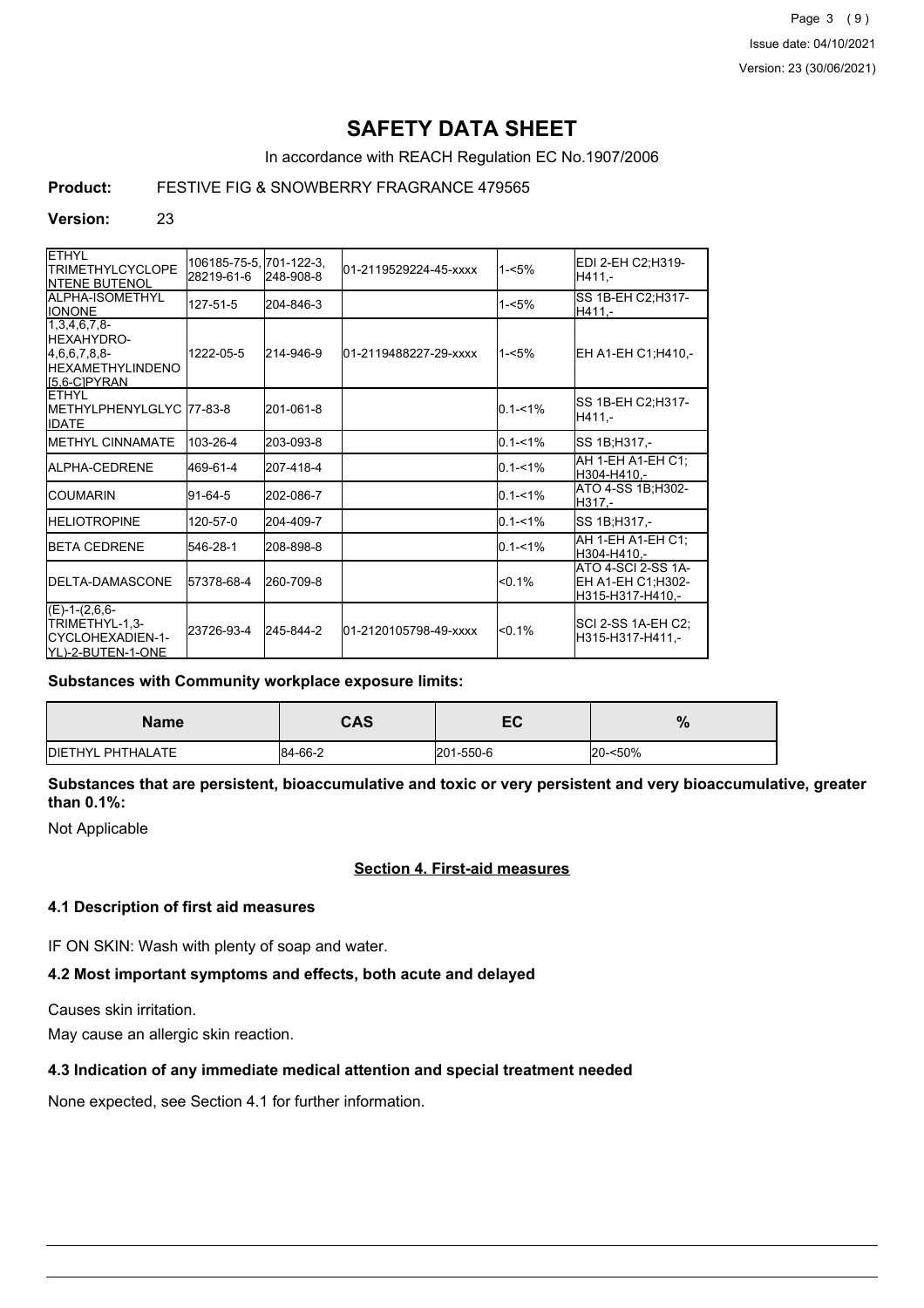Page 4 (9) Issue date: 04/10/2021 Version: 23 (30/06/2021)

# **SAFETY DATA SHEET**

In accordance with REACH Regulation EC No.1907/2006

**Product:** FESTIVE FIG & SNOWBERRY FRAGRANCE 479565

**Version:** 23

### **SECTION 5: Firefighting measures**

#### **5.1 Extinguishing media**

Suitable media: Carbon dioxide, Dry chemical, Foam.

#### **5.2 Special hazards arising from the substance or mixture**

In case of fire, may be liberated: Carbon monoxide, Unidentified organic compounds.

#### **5.3 Advice for fire fighters:**

In case of insufficient ventilation, wear suitable respiratory equipment.

#### **Section 6. Accidental release measures**

#### **6.1 Personal precautions, protective equipment and emergency procedures:**

Avoid inhalation. Avoid contact with skin and eyes. See protective measures under Section 7 and 8.

#### **6.2 Environmental precautions:**

Keep away from drains, surface and ground water, and soil.

#### **6.3 Methods and material for containment and cleaning up:**

Remove ignition sources. Provide adequate ventilation. Avoid excessive inhalation of vapours. Contain spillage immediately by use of sand or inert powder. Dispose of according to local regulations.

### **6.4 Reference to other sections:**

Also refer to sections 8 and 13.

#### **Section 7. Handling and storage**

#### **7.1 Precautions for safe handling:**

Keep away from heat, sparks, open flames and hot surfaces. - No smoking. Use personal protective equipment as required. Use in accordance with good manufacturing and industrial hygiene practices. Use in areas with adequate ventilation Do not eat, drink or smoke when using this product.

#### **7.2 Conditions for safe storage, including any incompatibilities:**

Store in a well-ventilated place. Keep container tightly closed. Keep cool. Ground/bond container and receiving equipment. Use explosion-proof electrical, ventilating and lighting equipment. Use only non-sparking tools. Take precautionary measures against static discharge.

# **7.3 Specific end use(s):**

Fragrances: Use in accordance with good manufacturing and industrial hygiene practices.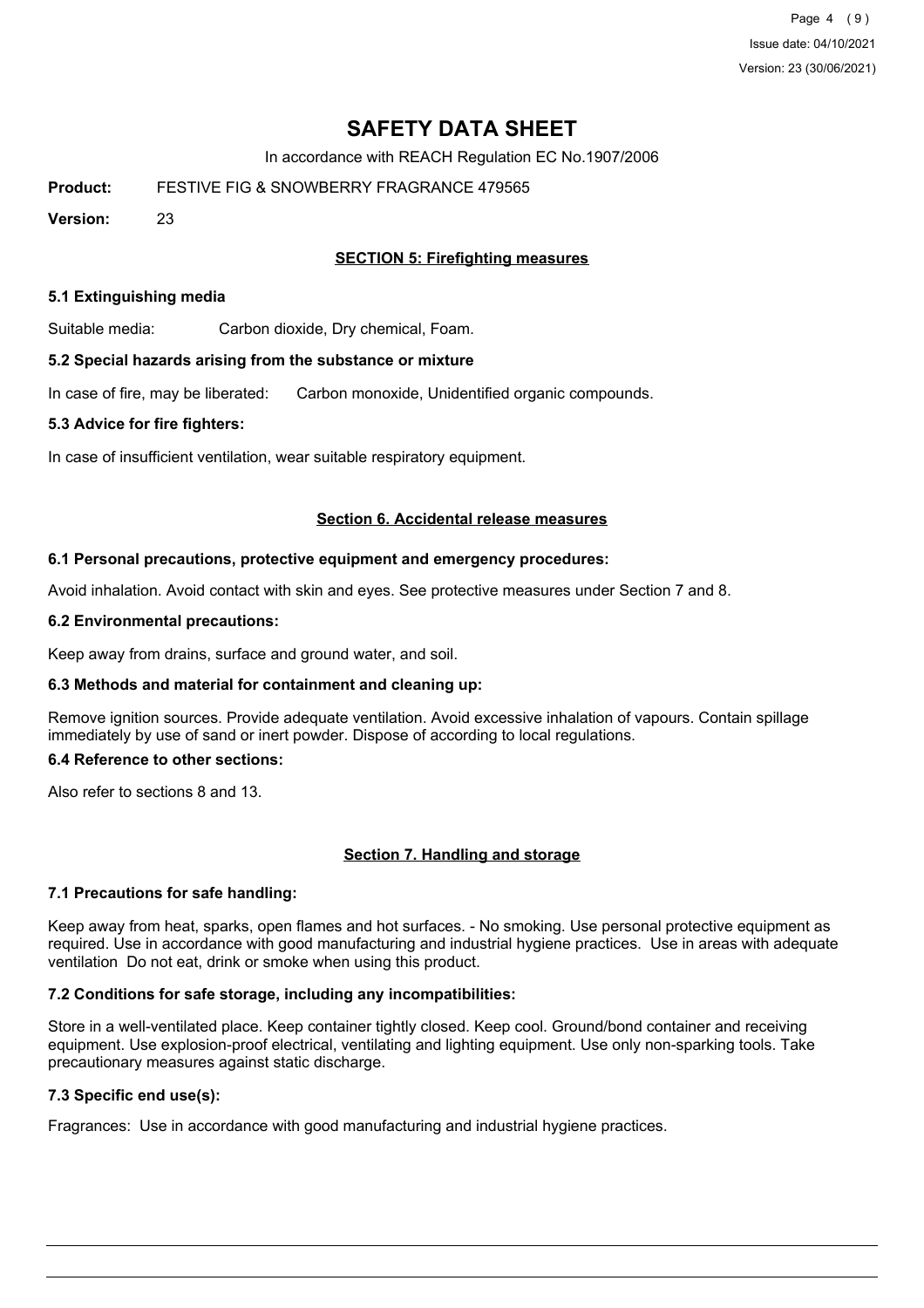In accordance with REACH Regulation EC No.1907/2006

**Product:** FESTIVE FIG & SNOWBERRY FRAGRANCE 479565

**Version:** 23

### **Section 8. Exposure controls/personal protection**

#### **8.1 Control parameters**

Workplace exposure limits:

| Ingredient               | <b>CAS</b> | EC        | <b>Description</b>                                   | Value |
|--------------------------|------------|-----------|------------------------------------------------------|-------|
| <b>DIETHYL PHTHALATE</b> | 84-66-2    | 201-550-6 | Long-term exposure limit (8-hour<br>$ TWA $ (mg/m3)  |       |
|                          |            |           | Short-term exposure limit (15-<br>$ minute)$ (mg/m3) | 10    |

# **8.2 Exposure Controls**

#### **Eye / Skin Protection**

Wear protective gloves/eye protection/face protection

#### **Respiratory Protection**

Ensure adequate and ongoing ventilation is maintained in order to prevent build up of excessive vapour and to ensure occupational exposure limits are adhered to. If appropriate, and depending on your patterns and volumes of use, the following engineering controls may be required as additional protective measures: a) Isolate mixing rooms and other areas where this material is used or openly handled. Maintain these areas under negative air pressure relative to the rest of the plant. b) Employ the use of Personal protective equipment - an approved, properly fitted respirator with organic vapour cartridges or canisters and particulate filters. c) Use local exhaust ventilation around open tanks and other open sources of potential exposures in order to avoid excessive inhalation, including places where this material is openly weighed or measured. In addition, use general dilution ventilation of the work area to eliminate or reduce possible worker exposures. d) Use closed systems for transferring and processing this material.

Also refer to Sections 2 and 7.

#### **Section 9. Physical and chemical properties**

#### **9.1 Information on basic physical and chemical properties**

| Appearance:                                   | Clear pale yellow to brown liquid            |
|-----------------------------------------------|----------------------------------------------|
| Odour:                                        | Not determined                               |
| <b>Odour threshold:</b>                       | Not determined                               |
| pH:                                           | Not determined                               |
| Melting point / freezing point:               | Not determined                               |
| Initial boiling point / range:                | Not determined                               |
| Flash point:                                  | $>$ 100 °C                                   |
| <b>Evaporation rate:</b>                      | Not determined                               |
| Flammability (solid, gas):                    | Not determined                               |
| Upper/lower flammability or explosive limits: | Product does not present an explosion hazard |
| Vapour pressure:                              | 0.00775858 mmHg                              |
| Vapour density:                               | Not determined                               |
| <b>Relative density:</b>                      | 1.0370 - 1.0410                              |
|                                               |                                              |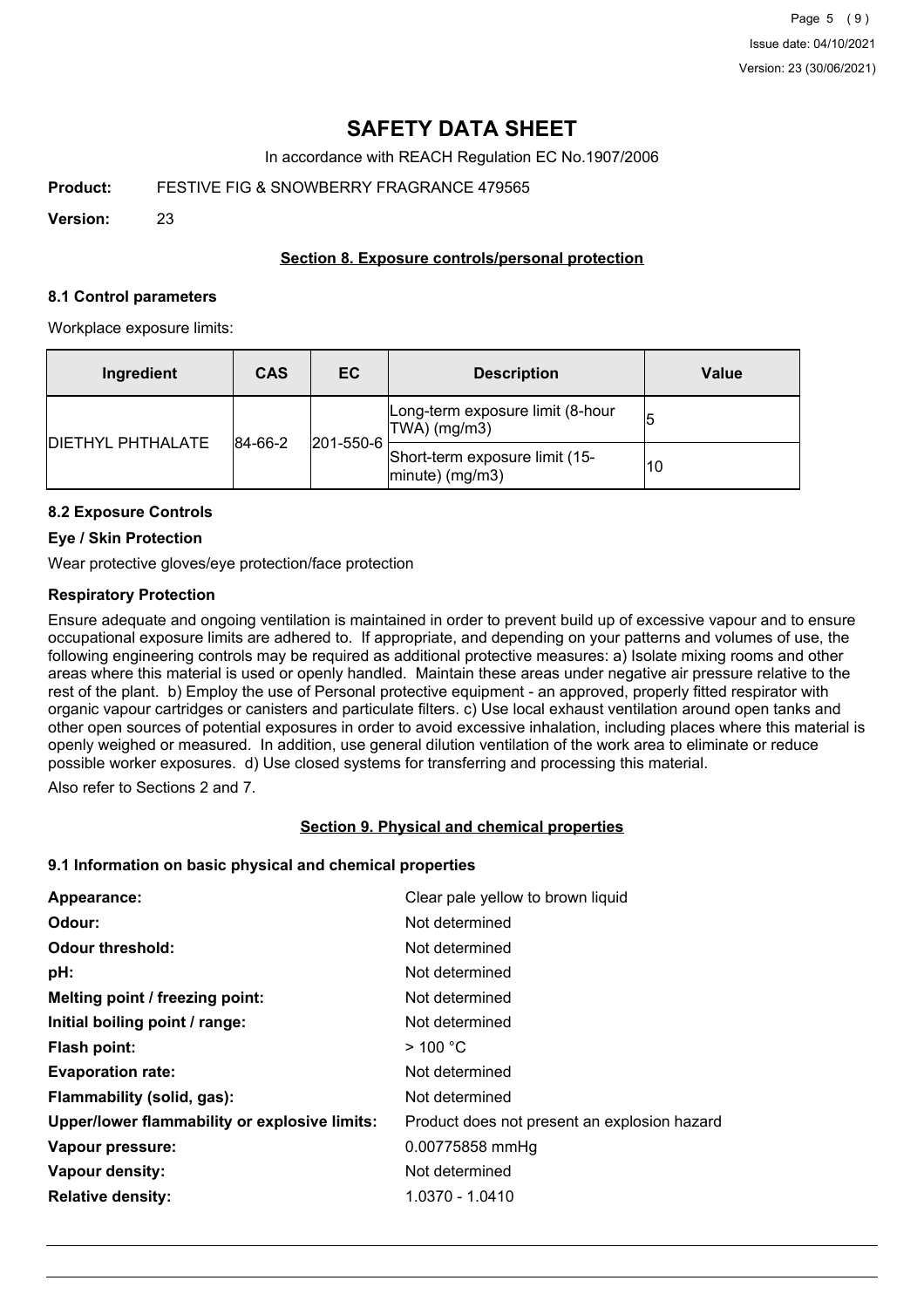Page 6 (9) Issue date: 04/10/2021 Version: 23 (30/06/2021)

# **SAFETY DATA SHEET**

In accordance with REACH Regulation EC No.1907/2006

**Product:** FESTIVE FIG & SNOWBERRY FRAGRANCE 479565

**Version:** 23

| Solubility(ies):                        | Not determined |
|-----------------------------------------|----------------|
| Partition coefficient: n-octanol/water: | Not determined |
| <b>Auto-ignition temperature:</b>       | Not determined |
| <b>Decomposition temperature:</b>       | Not determined |
| <b>Viscosity:</b>                       | Not determined |
| <b>Explosive properties:</b>            | Not expected   |
| <b>Oxidising properties:</b>            | Not expected   |
|                                         |                |

**9.2 Other information:** None available

#### **Section 10. Stability and reactivity**

#### **10.1 Reactivity:**

Presents no significant reactivity hazard, by itself or in contact with water.

#### **10.2 Chemical stability:**

Good stability under normal storage conditions.

#### **10.3 Possibility of hazardous reactions:**

Not expected under normal conditions of use.

#### **10.4 Conditions to avoid:**

Avoid extreme heat.

# **10.5 Incompatible materials:**

Avoid contact with strong acids, alkalis or oxidising agents.

#### **10.6 Hazardous decomposition products:**

Not expected.

#### **Section 11. Toxicological information**

#### **11.1 Information on toxicological effects**

This mixture has not been tested as a whole for health effects. The health effects have been calculated using the methods outlined in Regulation (EC) No 1272/2008 (CLP).

| <b>Acute Toxicity:</b>                    | Based on available data the classification criteria are not met. |
|-------------------------------------------|------------------------------------------------------------------|
| <b>Acute Toxicity Oral</b>                | >5000                                                            |
| <b>Acute Toxicity Dermal</b>              | >5000                                                            |
| <b>Acute Toxicity Inhalation</b>          | Not Available                                                    |
| <b>Skin corrosion/irritation:</b>         | Skin Corrosion / Irritation Category 2                           |
| Serious eye damage/irritation:            | Based on available data the classification criteria are not met. |
| <b>Respiratory or skin sensitisation:</b> | Sensitization - Skin Category 1                                  |
| Germ cell mutagenicity:                   | Based on available data the classification criteria are not met. |
| Carcinogenicity:                          | Based on available data the classification criteria are not met. |
| <b>Reproductive toxicity:</b>             | Based on available data the classification criteria are not met. |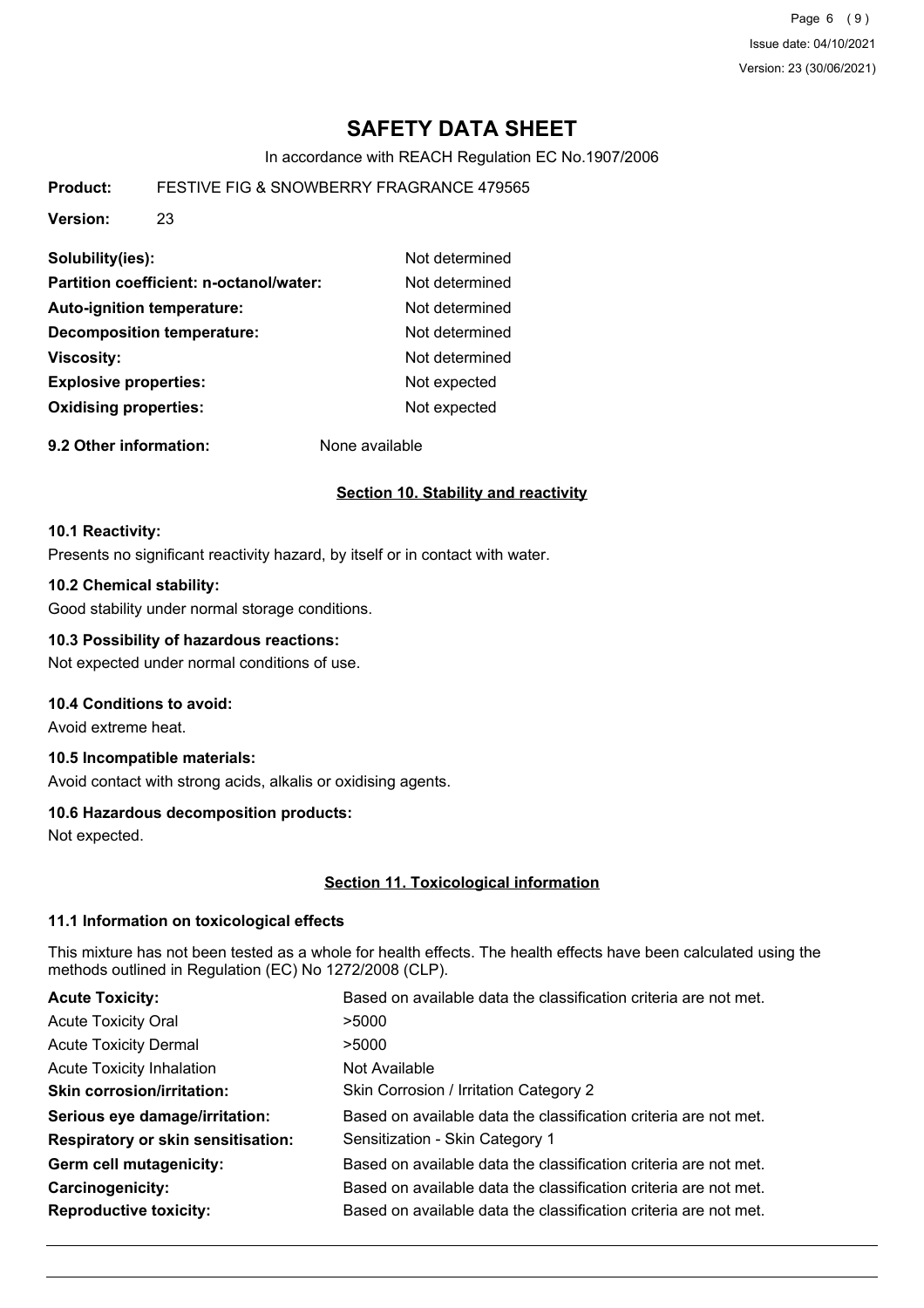In accordance with REACH Regulation EC No.1907/2006

**Product:** FESTIVE FIG & SNOWBERRY FRAGRANCE 479565

**Version:** 23

| <b>STOT-single exposure:</b>   | Based on available data the classification criteria are not met. |
|--------------------------------|------------------------------------------------------------------|
| <b>STOT-repeated exposure:</b> | Based on available data the classification criteria are not met. |
| <b>Aspiration hazard:</b>      | Based on available data the classification criteria are not met. |

#### **Information about hazardous ingredients in the mixture**

| Ingredient             | <b>CAS</b>     | EC                | LD50/ATE Oral | LD50/ATE<br>Dermal | LC50/ATE<br><b>Inhalation</b> | <b>LC50</b><br>Route     |
|------------------------|----------------|-------------------|---------------|--------------------|-------------------------------|--------------------------|
| <b>IBENZYL ALCOHOL</b> | $100 - 51 - 6$ | $ 202 - 859 - 9$  | 1620          | 2500               | Not available                 | <b>Not</b><br>lavailable |
| <b>ICINNAMAL</b>       | 104-55-2       | $ 203 - 213 - 9 $ | 2500          | 1100               | Not available                 | <b>Not</b><br>lavailable |

Refer to Sections 2 and 3 for additional information.

#### **Section 12. Ecological information**

# **12.1 Toxicity:**

Very toxic to aquatic life with long lasting effects.

- **12.2 Persistence and degradability:** Not available
- **12.3 Bioaccumulative potential:** Not available
- **12.4 Mobility in soil:** Not available

#### **12.5 Results of PBT and vPvB assessment:**

This substance does not meet the PBT/vPvB criteria of REACH, annex XIII.

**12.6 Other adverse effects:** Not available

#### **Section 13. Disposal considerations**

#### **13.1 Waste treatment methods:**

Dispose of in accordance with local regulations. Avoid disposing into drainage systems and into the environment. Empty containers should be taken to an approved waste handling site for recycling or disposal.

#### **Section 14. Transport information**

| 14.1 UN number:                                                               | UN3082                                                                                                              |  |
|-------------------------------------------------------------------------------|---------------------------------------------------------------------------------------------------------------------|--|
| 14.2 UN Proper Shipping Name:                                                 | ENVIRONMENTALLY HAZARDOUS SUBSTANCE, LIQUID, N.O.S.<br>(TETRAMETHYL ACETYLOCTAHYDRONAPHTHALENES, ALPHA-<br>CEDRENE) |  |
| 14.3 Transport hazard class(es):                                              | 9                                                                                                                   |  |
| <b>Sub Risk:</b>                                                              |                                                                                                                     |  |
| 14.4. Packing Group:                                                          | Ш                                                                                                                   |  |
| <b>14.5 Environmental hazards:</b>                                            | This is an environmentally hazardous substance.                                                                     |  |
| 14.6 Special precautions for user:                                            | None additional                                                                                                     |  |
| 14.7 Transport in bulk according to Annex II of MARPOL73/78 and the IBC Code: |                                                                                                                     |  |

Not applicable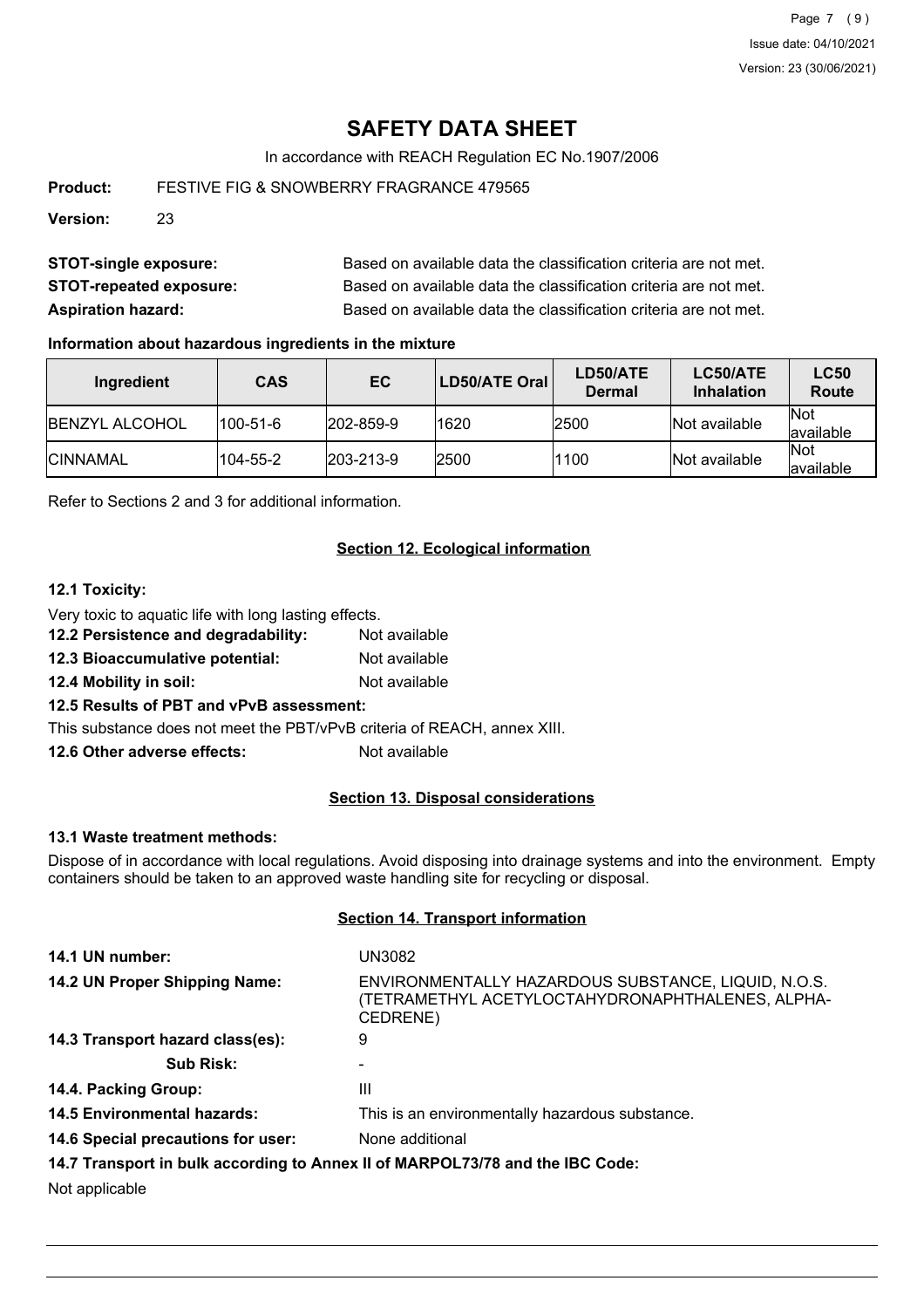Page 8 (9) Issue date: 04/10/2021 Version: 23 (30/06/2021)

# **SAFETY DATA SHEET**

In accordance with REACH Regulation EC No.1907/2006

**Product:** FESTIVE FIG & SNOWBERRY FRAGRANCE 479565

**Version:** 23

# **Section 15. Regulatory information**

# **15.1 Safety, health and environmental regulations/legislation specific for the substance or mixture** None additional

# **15.2 Chemical Safety Assessment**

A Chemical Safety Assessment has not been carried out for this product.

| Section 16. Other information |                                                                                    |  |
|-------------------------------|------------------------------------------------------------------------------------|--|
| Concentration % Limits:       | EH C1=69.00% EH C2=6.85% EH C3=0.68397581% EH C4=59.34% SCI<br>2=37.04% SS 1=4.00% |  |
| Total Fractional Values:      | EH C1=1.45 EH C2=14.61 EH C3=146.20 EH C4=1.69 SCI 2=2.70 SS<br>$1 = 25.00$        |  |

### **Key to revisions:**

Concentration % Limits SECTION 3: Composition/information on ingredients

#### **Key to abbreviations:**

| Abbreviation     | <b>Meaning</b>                                                         |
|------------------|------------------------------------------------------------------------|
| AH <sub>1</sub>  | Aspiration Hazard Category 1                                           |
| ATD <sub>4</sub> | Acute Toxicity - Dermal Category 4                                     |
| ATO 4            | Acute Toxicity - Oral Category 4                                       |
| EDI <sub>2</sub> | Eye Damage / Irritation Category 2                                     |
| EH A1            | Hazardous to the Aquatic Environment - Acute Hazard Category 1         |
| EH C1            | Hazardous to the Aquatic Environment - Long-term Hazard Category 1     |
| EH <sub>C2</sub> | Hazardous to the Aquatic Environment - Long-term Hazard Category 2     |
| EH C3            | Hazardous to the Aquatic Environment - Long-term Hazard Category 3     |
| H302             | Harmful if swallowed.                                                  |
| H304             | May be fatal if swallowed and enters airways.                          |
| H312             | Harmful in contact with skin.                                          |
| H315             | Causes skin irritation.                                                |
| H317             | May cause an allergic skin reaction.                                   |
| H319             | Causes serious eye irritation.                                         |
| H410             | Very toxic to aquatic life with long lasting effects.                  |
| H411             | Toxic to aquatic life with long lasting effects.                       |
| H412             | Harmful to aquatic life with long lasting effects.                     |
| P261             | Avoid breathing vapour or dust.                                        |
| P <sub>264</sub> | Wash hands and other contacted skin thoroughly after handling.         |
| P270             | Do not eat, drink or smoke when using this product.                    |
| P272             | Contaminated work clothing should not be allowed out of the workplace. |
| P273             | Avoid release to the environment.                                      |
| P280             | Wear protective gloves/eye protection/face protection.                 |